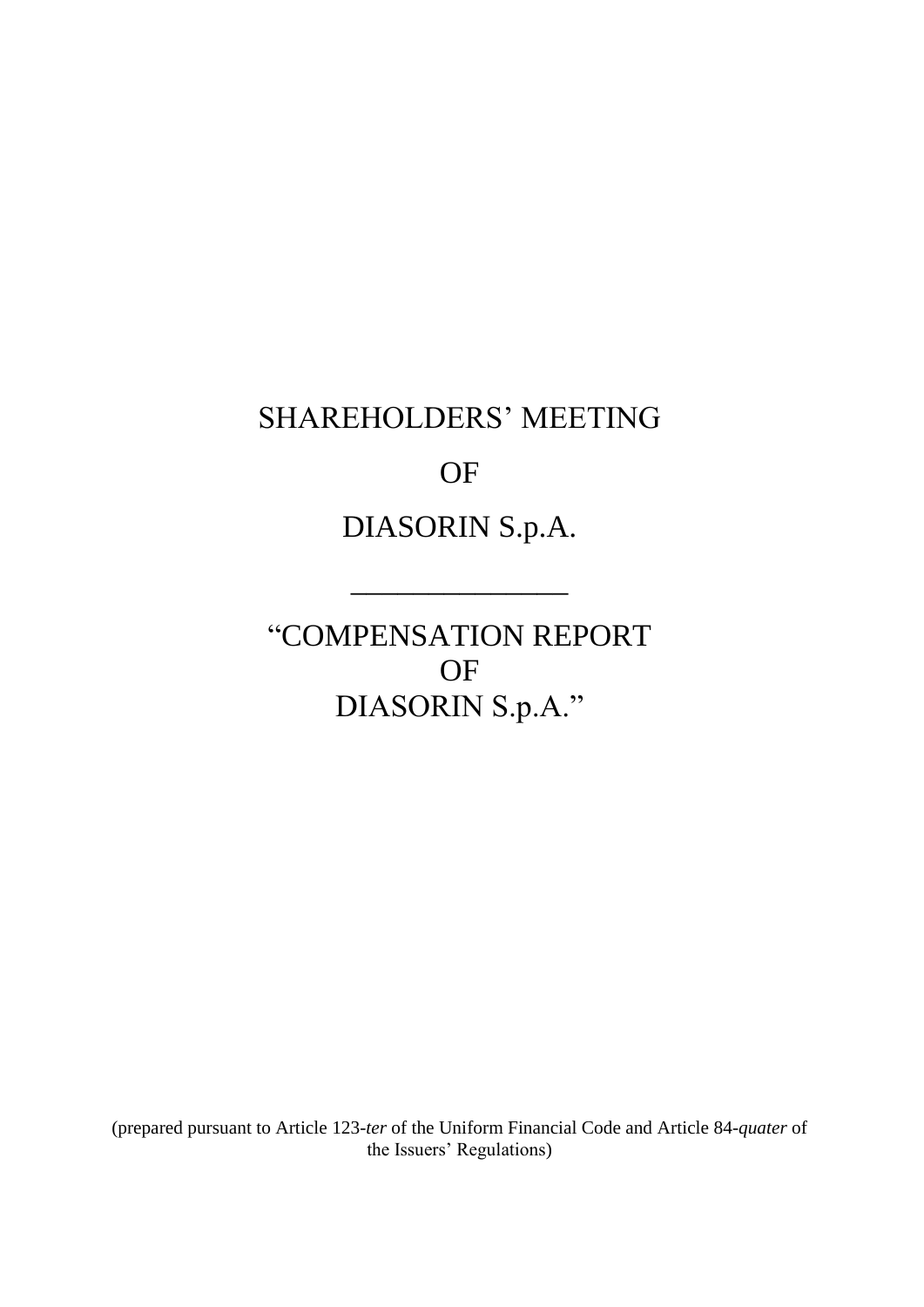#### **Section I**

#### *Compensation policy adopted by the Issuer and procedures applied*

DiaSorin's compensation policy, which was deliberated and approved by the Board of Directors and is implemented with the support of the Compensation Committee, is based on the principles of meritocracy and fairness. Accordingly, the methods and compensation tools adopted are clear, fair, easy to communicate and consistent with DiaSorin's organizational culture.

Periodically, or in response to Company dynamics, the Group's compensation policy is benchmarked against the outside market, using special systems and organizations.

DiaSorin's current compensation policy is structured differently by category. Specifically, a different compensation policy is used for members of the Board of Directors and Strategic Executives.

The Compensation Committee performs a key role, submitting recommendations to the Board of Directors for the compensation of the Chairman, Deputy Chairman, the other Directors and strategic Company executives.

DiaSorin adopted a compensation policy for governance bodies to whom powers have been delegated and senior executives that calls for incentives tied to the Company's profitability and may include corporate incentive plans that entail stock option grants.

#### *Compensation of the members of governance bodies*

Pursuant to Article 16 of the Bylaws, Directors are entitled to be reimbursed for expenses incurred in connection with their office. In addition, they are provided with an annual compensation approved by the Ordinary Shareholders' Meeting that elects them.

The Shareholders' Meeting may set a total amount as compensation for all of the Directors, except for those who have been delegated to perform operational functions, whose compensation is determined by the Board of Directors with the input of the Board of Statutory Auditors. Alternatively, the Shareholders' Meeting may exercise its right to set a total amount as compensation for all of the Directors, including those entrusted with special tasks.

The Board of Directors receives an annual fee for the length of its term of office, as approved by the Issuer's Shareholders' Meeting upon election, the latest having occurred on April 27, 2010, based on motions submitted by shareholders.

The fee awarded by the Shareholders' Meeting to the Board of Directors for its term of office as a cumulative amount is allocated by the Board of Directors, based on the input of the relevant internal consultative bodies, taking into accounts the functions performed, the posts held and they key roles played by the Chairman and Deputy Chairman, and covers only the fixed compensation component for the different posts held during the term of office.

These amounts do not apply to any special tasks assigned pursuant to Article 2389, Section 2, of the Italian Civil Code. In 2010, the compensation of the Chairman was determined by the Board of Directors, with the input of the Compensation Committee, based on a comparison with chairmen of companies with a stock market capitalization comparable to that of DiaSorin. It is currently unchanged.

The compensation of the Deputy Chairman, a person with an exceptional reputation and high technical and scientific knowledge who served in the past a Strategic Company Executive, is determined based on the specific tasks assigned to him.

Please note that no compensation is provided for members of the Board of Directors who already receive compensation for their managerial employment relationship with the Issuer. The parties in question include Carlo Rosa, the current Chief Executive Officer,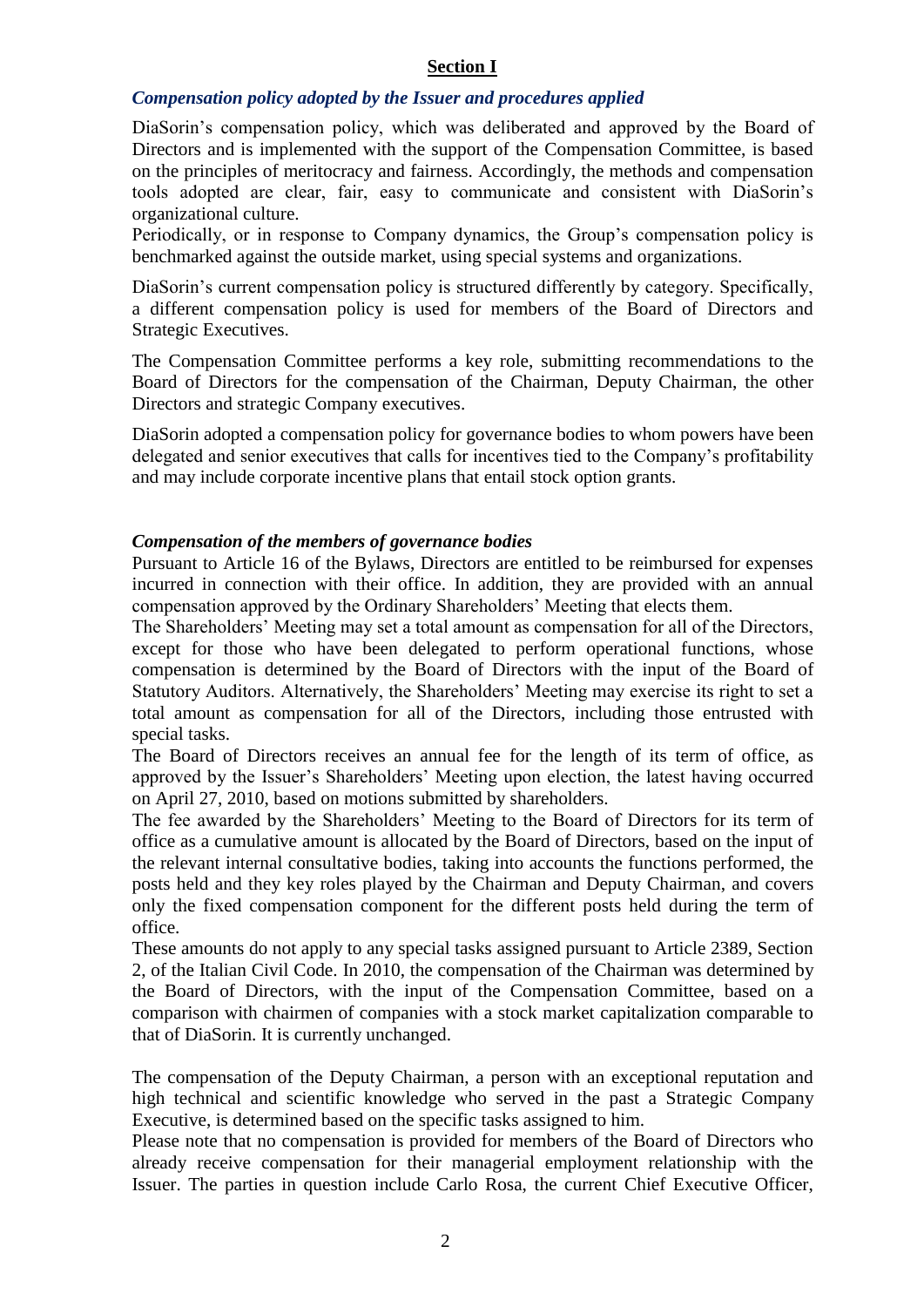who is compensated as General Manager of the Company, and the Senior Corporate Vice President Commercial Operations, who is an Executive Director. The compensation of independent Directors is the same for all them. The compensation amount was determined based on a statistical comparison with independent Directors at other companies with similar capitalization. Independent Directors also serve as Chairmen of the following Committees: Nominating Committee/Related-party Committee, Internal Control Committee and Compensation Committee. They receive additional *ad hoc* compensation for serving in such capacity. There is no variable bonus system or stock option plan for Directors. Moreover, when a Director is also a Company executive, DiaSorin will pay no fee for serving on the Board of Directors and such post will be granted and accepted without compensation. The compensation of the Chairman of the Board of Statutory Auditors and the individual Statutory Auditors was determined was determined by the Shareholders' Meeting of April 27, 2010, upon the election of the Statutory Auditors nominated by shareholders, based on a statistical comparison with similar governance bodies at other companies with similar capitalization, consistent with the applicable professional fee schedules.

#### *Compensation of General Managers and other executives with strategic responsibilities*

The compensation policy of the General Manager and Strategic Executives is aimed at achieving an optimum convergence of the value received by executives with the interests of the Company and its shareholders. This policy is based on an in-depth assessment performed by the Compensation Committee, based in part on benchmarking analyses aimed at comparing the compensation awarded by publicly traded companies with similar capitalization. The gross annual compensation includes a fixed portion, based on the post held, the level of personal competencies and the assigned responsibilities, and an important variable portion tied to operating performance, which is a key objective in terms of the value creation task assigned to Strategic Executives. The bonus representing the variable portion of the annual compensation is paid in a lump sum, usually in March, based on the actual operating results for the previous year, as certified and approved by the relevant corporate and auditing functions. Strategic Executives are also beneficiaries of the Company's stock option plans, which are designed to retain these executives and reward them based on the increase in the Company's value. The details of these plans were disclosed in a press release issued in accordance with Article 84-*bis* of Consob Resolution No. 11971/99, which was posted on the Company website.

#### *Benchmarking against the reference market for the compensation of the General Manager and Director with Executive Duties<sup>1</sup>*

In addition to the abovementioned principles of fairness and meritocracy, DiaSorin uses a market compensation analysis, based on a job grading system developed by a specialized external organization, with the aim of verifying the standing of its General Manager and Strategic Executives vis-à-vis a panel of other companies.

The compensation earned in 2010 and 2011 by the General Manager, who also serves at the Company's Chief Executive Officer, was as follows:

 $\overline{a}$ 

 $1$  Based on a benchmarking analysis performed by the Hay Group in 2011, based on 2010 market data.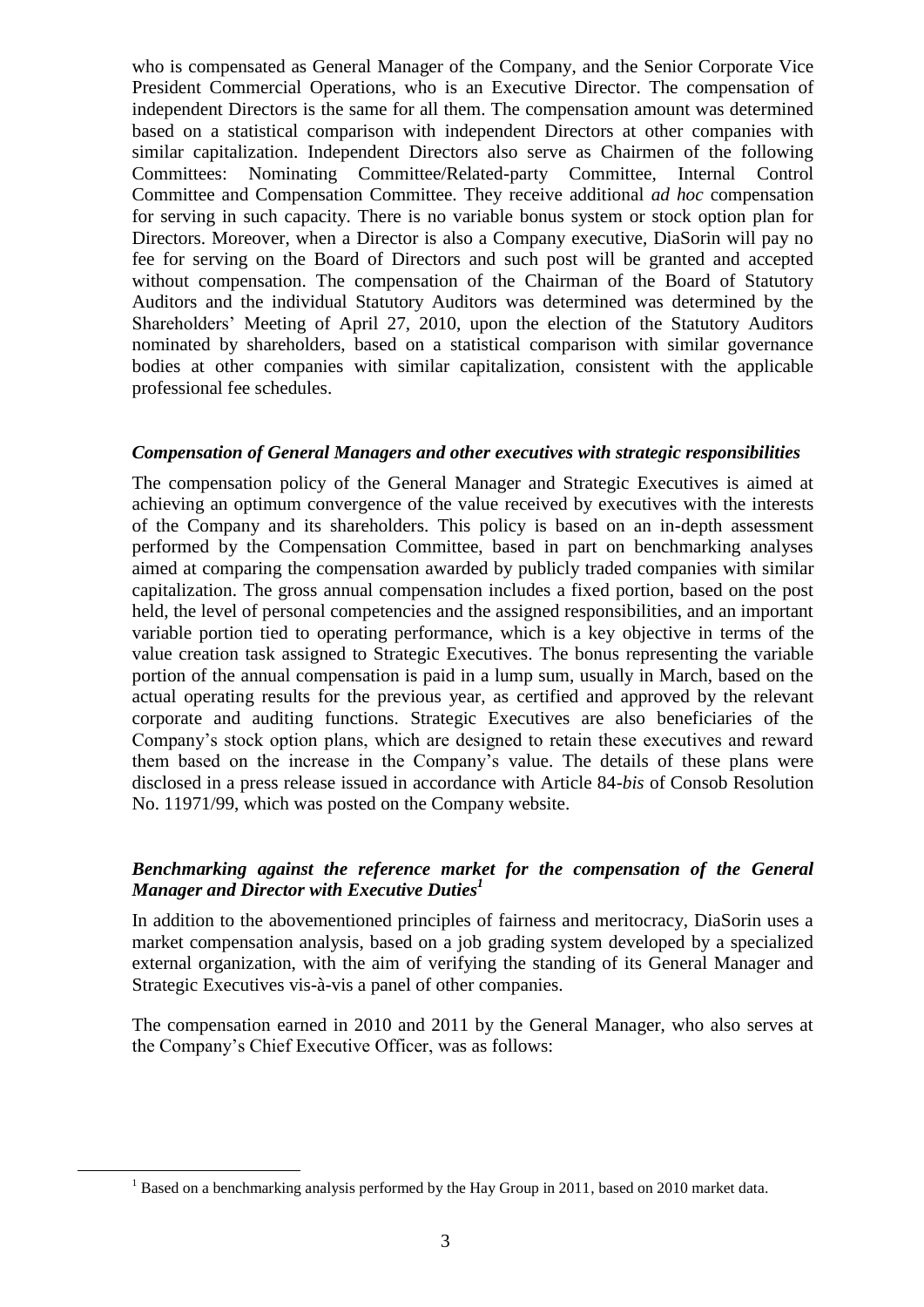|                     | <b>AMOUNT EARNED IN 2010</b> | <b>AMOUNT EARNED IN 2011</b> |              |  |
|---------------------|------------------------------|------------------------------|--------------|--|
| <b>GROSS ANNUAL</b> | 462,000                      | <b>GROSS ANNUAL</b>          | 462,000      |  |
| <b>COMPENSATION</b> | <b>EUROS</b>                 | <b>COMPENSATION</b>          | <b>EUROS</b> |  |
| <b>BONUS</b>        | 277,380                      | <b>BONUS</b>                 | 131,100      |  |
| $(VARIABLE)^2$      | <b>EUROS</b>                 | $(VARIABLE)^3$               | <b>EUROS</b> |  |
| <b>TOTAL</b>        | 739,380                      | <b>TOTAL</b>                 | 593,100      |  |
|                     | <b>EUROS</b>                 | <b>EUROS</b>                 |              |  |

The LTI (Long-term Incentive) value, which is the value of the stock option plan, based on the February 2011 grant of 100,000 stock options, with a price of 34.275 euros each, exercisable from February 17, 2014 and April 30, 2014, must be added to the amounts listed above. However, there are no expectation of L.T.I. monetization at this point.

The total cash compensation (gross annual compensation plus annual bonus) of DiaSorin's General Manager is substantially in line with the market value in Europe for top executives in 2010 (+2.6%); for 2011, assuming payment of the bonus shown above, the percentage decreases to -17.6% compared with the median compensation.

The compensation earned in 2010 and 2011 by the Senior Corporate Vice President Commercial Operations, who also serves on the Company's Board of Directors, was as follows:

|                               | <b>AMOUNT EARNED IN 2010</b> |                               | <b>AMOUNT EARNED IN 2011</b> |  |  |
|-------------------------------|------------------------------|-------------------------------|------------------------------|--|--|
| GROSS ANNUAL                  | 289,000                      | <b>GROSS ANNUAL</b>           | 289,000                      |  |  |
| <b>COMPENSATION</b>           | <b>EUROS</b>                 | <b>COMPENSATION</b>           | <b>EUROS</b>                 |  |  |
| BONUS (VARIABLE) <sup>4</sup> | 166,428                      | BONUS (VARIABLE) <sup>5</sup> | 78,660                       |  |  |
|                               | <b>EUROS</b>                 |                               | <b>EUROS</b>                 |  |  |
| <b>TOTAL</b>                  | 455,428                      | <b>TOTAL</b>                  | 367,660                      |  |  |
|                               | <b>EUROS</b>                 |                               | <b>EUROS</b>                 |  |  |

The LTI value, which is the value of the stock option plan, based on the February 2011 grant of 70,000 stock options, with a price of 34.275 euros each, exercisable from February 17, 2014 and April 30, 2014, must be added to the amounts listed above. However, there are no expectation of L.T.I. monetization at this point.

The total cash compensation (gross annual compensation plus annual bonus) of DiaSorin's Senior Corporate Vice President Commercial Operations is higher (+17%) than the median compensation in the reference market in Europe for top executives in 2010; for 2011, assuming payment of the bonus shown above, the percentage decreases to -5.5%

With regard to the policy adopted by the Issuer for fringe benefits, $6$  the award of such benefits to Strategic Executives, including the two executives who serve on the Board of Directors, is consistent with the relevant Company procedure or the reference national collective bargaining agreement. Specifically, regarding the company car, the policy currently in effect at DiaSorin calls for the use of a company car of the "*Direttori*" class,

 $2$  Paid in March 2011 for the 2010 reporting year.

<sup>&</sup>lt;sup>3</sup> Payment expected in March 2012 for the 2011 reporting year.

<sup>&</sup>lt;sup>4</sup> Paid in March 2011 for the 2010 reporting year.

<sup>&</sup>lt;sup>5</sup> Payment expected in March 2012 for the 2011 reporting year.

<sup>&</sup>lt;sup>6</sup> Excluding stock options.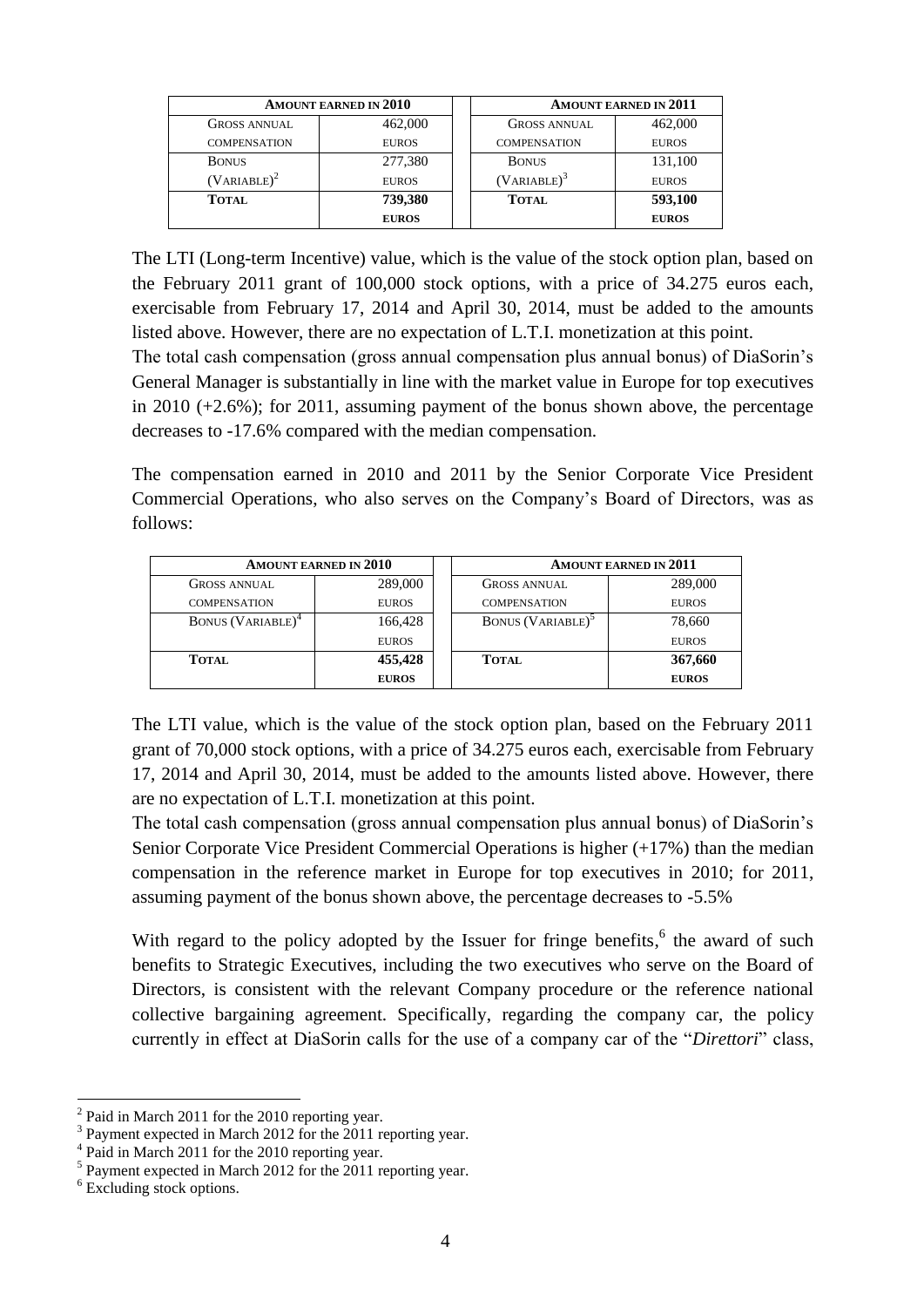while the insurance coverage (FASI) is governed by the National Collective Bargaining Agreement for Executives in the Manufacturing Sector.

The table below shows the amount of fringe benefits provided in 2011 to the General Manager and the Senior Corporate Vice President Commercial Operations for the two benefits mentioned above:

| <b>GENERAL MANAGER</b>     |                          | <b>SENIOR CORPORATE V.P. COMMERCIAL</b><br><b>OPERATIONS</b> |                         |  |  |  |
|----------------------------|--------------------------|--------------------------------------------------------------|-------------------------|--|--|--|
| FRINGE BENEFIT AUTO        | 3238,92<br><b>EUROS</b>  | <b>FRINGE BENEFIT AUTO</b>                                   | 2990,52<br><b>EUROS</b> |  |  |  |
| <b>FRINGE BENEFIT FASI</b> | 843,96<br><b>EUROS</b>   | <b>FRINGE BENEFIT FASI</b>                                   | 843,96<br><b>EUROS</b>  |  |  |  |
| <b>TOTAL</b>               | 4.082,88<br><b>EUROS</b> | <b>TOTAL</b>                                                 | 3834,48<br><b>EUROS</b> |  |  |  |

No insurance, retirement or pension benefits, other than those required pursuant to law, are provided to any Strategic Executive.

Lastly, the Company provided the General Manager and the Senior Corporate Vice President Commercial Operations with a stability commitment aimed at extending the protection available to executives under the National Collective Bargaining Agreement for Executives in the event that, for reasons other than just cause, the employment relationship is terminated due to serious fault by the Company or objective hardship caused by major organizational changes, with or without change in the Company's reference shareholder (see **Section II** of this document).

Currently, due to the specific requirements of the roles they perform and based on a benefit/need analysis, no succession plans have been defined for the executive Directors.

### *Procedure to manage the variable portion of the annual compensation of the General Manager and Strategic Executives*

In 2011, the objective parameter used to determine the variable portion of the compensation (bonus) of the General Manager and the Strategic Executives was the EBIT amount in the budget approved by the Board of Directors.

The amount of the variable bonus for achieving 100% of budgeted EBIT is equal to 50% of the fixed portion of the annual compensation of the General Manager and an amount ranging between 30% and 50% of the fixed compensation for the other Strategic Executives.

The variable bonus can vary based on how actual results diverge from the budget: up to a maximum of 30% for actual results that are equal to or exceed the EBIT budget target by 30% or more (the percentage increase of the bonus is directly related to the improvement of the actual result above the target parameter).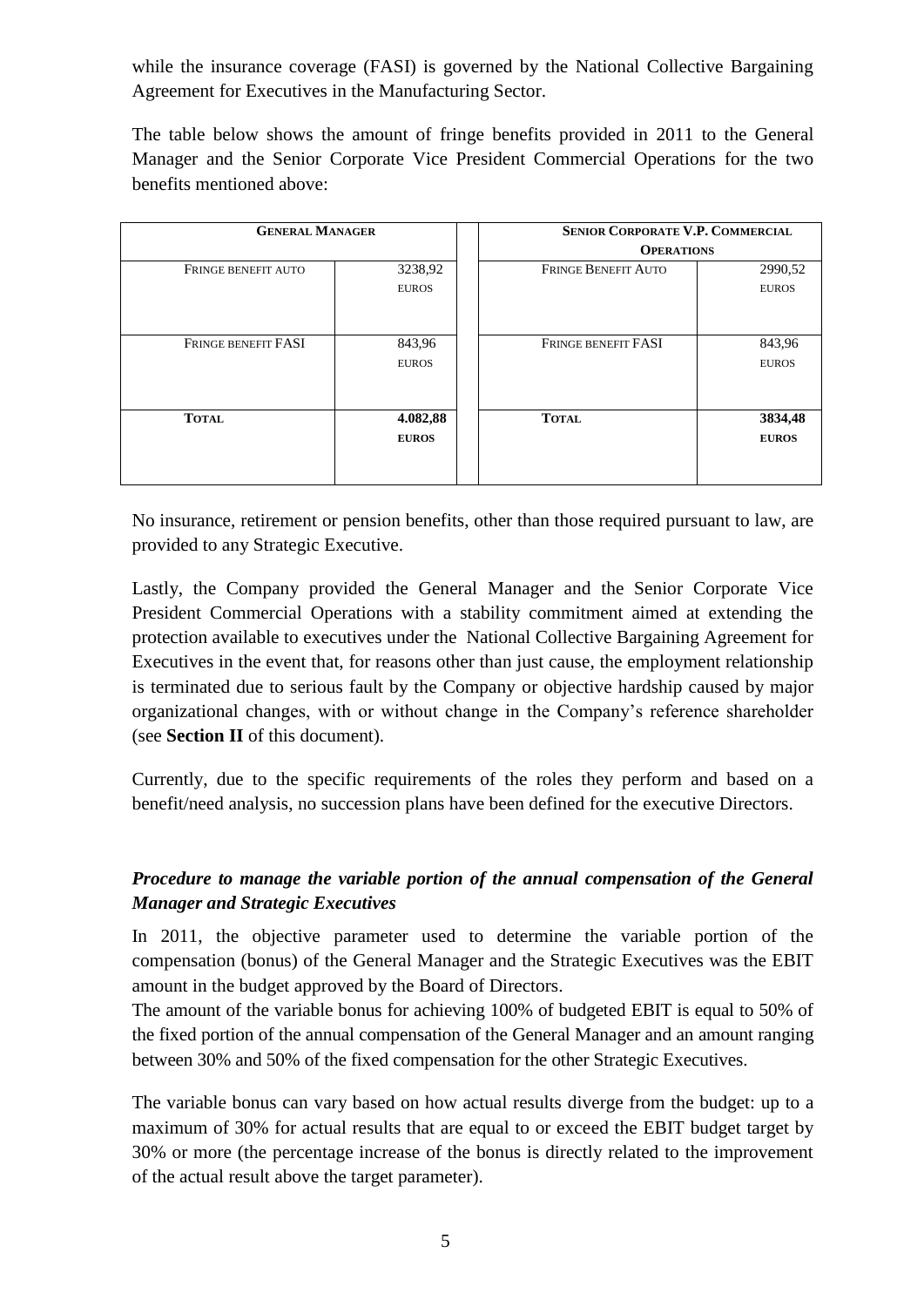If actual EBIT are lower than the budgeted target, the bonus is cut in half if actual EBIT are equal to 95% of budgeted EBIT and is completely eliminated if the actual EBIT amount is less than 95% of budgeted EBIT.

For actual amounts that fall between 95% and 100% of budgeted EBIT, the bonus is reduced proportionately.

The variable bonus is paid to the General Manager and Strategic Executives in a lump, based on the actual EBIT amount, as certified and approved by the Board of Directors.

## *Revision of compensation of Directors who perform executive functions and Executives with Strategic Responsibilities as of January 2012*

The Issuer, based on the recommendations of the Compensation Committee, agreed to revise the compensation of the General Manager and Executives with Strategic Responsibilities, effective as of January 2012, consistent with benchmarking data in the reference market and the most recent salary revision (January 2010).

In December 2011, taking into account the challenging targets of the 2012-2015 Strategic Plan of the DiaSorin Group, the Board of Directors approved the following compensation packages:

- For the General Manager (who is also Chief Executive Officer):
- $\triangleright$  Gross Annual Compensation: 510,000 euros (+10.5% compared with previous)
- $\triangleright$  Target Bonus (Variable): 255,000 euros (+10.9% compared with previous)
- For the Senior Corporate Vice President Commercial Operations:
- $\triangleright$  Gross Annual Compensation: 320,000 euros (+10.6% compared with previous)
- $\triangleright$  Target Bonus (Variable): 150,000 euros (+8,7% compared with previous).

For the other Executives with Strategic Responsibilities, the Board of Directors approved increases in Gross Annual Compensation ranging between 5% and 10.8%, with a corresponding adjustment to the Target Bonus (Variable).

These increases did not apply to the Senior Corporate Vice President & Chief Financial Officer, because he was a recently hired Strategic Executive (October 2011).

At the same time, consistent with the objectives of the 2012-2015 Strategic Plan, the General Manager adopted for the Strategic Executives who report to him directly a 2012 incentive plan structured as follows:

- A Group target (EBIT), with a variable weight ranging between 50% and 75% of the total Target Bonus;

- A personal target recognized based on the action priorities of each Strategic Executive, with a variable weight ranging between 25% and 50%.

The structure of the incentive plan for the General Manager is unchanged compared with previous years and is measured exclusively on Group EBIT.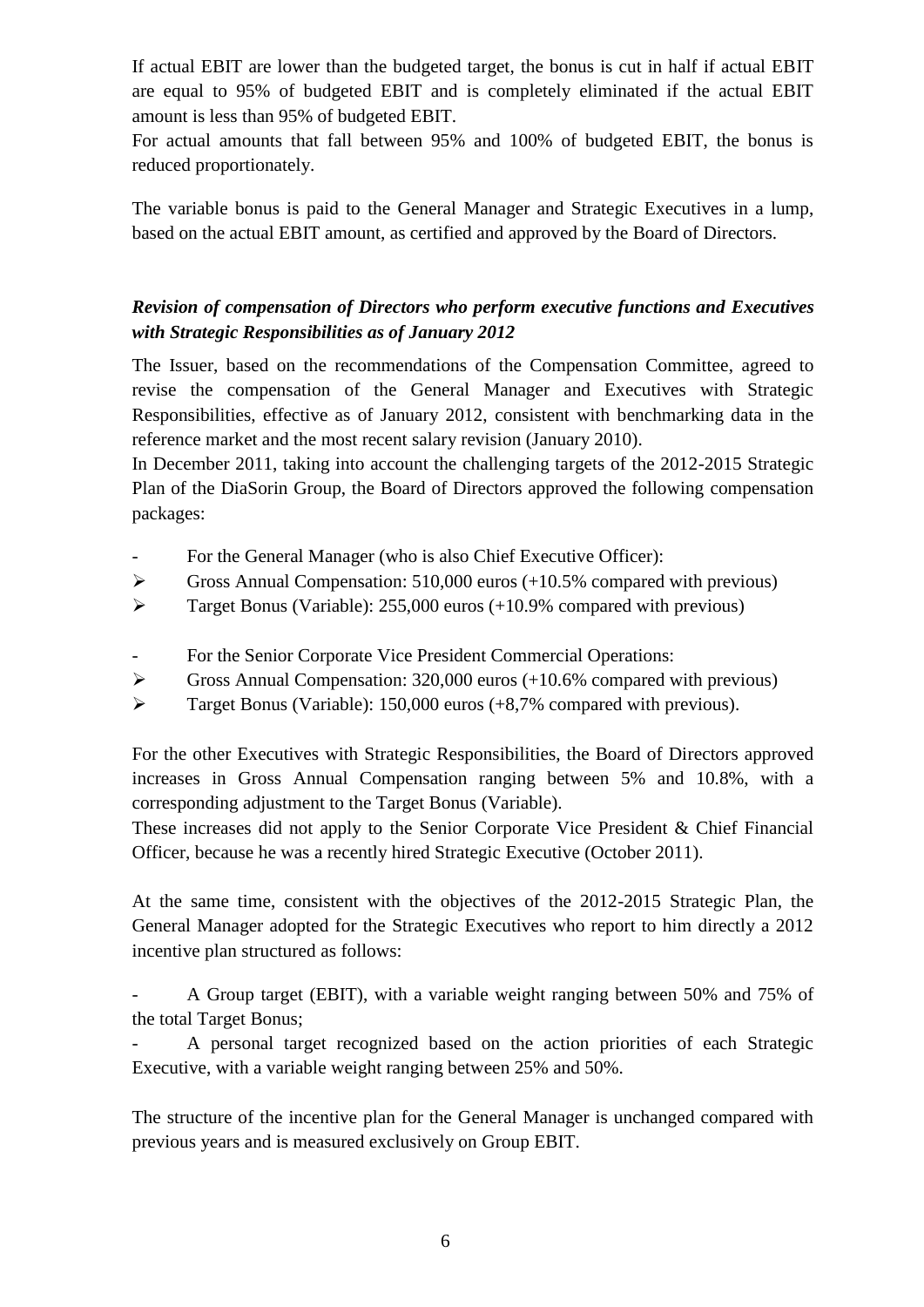#### **Section II**

#### *Compensation paid to the members of corporate governance bodies and to General Managers and Executives with Strategic Responsibilities*

The Issuer's Board of Directors, consistent with the provision of the Corporate Governance Code, established an internal Compensation Committee comprised of non-executive Directors, the majority of whom are independent Directors. The Compensation Committee is responsible for:

submitting to the Board of Directors proposals, concerning the compensation of the Chief Executive Officer and all other Directors who perform special tasks, and monitoring the proper implementation of approved resolutions;

submitting to the Board of Directors general recommendations concerning the compensation of DiaSorin Group Executives with Strategic Responsibilities, taking into account the information and indications provided by the Chief Executive Officer, and assessing on a regular basis the criteria adopted to determine the compensation of the abovementioned executives.

The Compensation Committee will also be expected to participate in managing any future stock option plans that may be approved by the Issuer's relevant corporate governance bodies.

The Issuer's Board of Directors elected on April 27. 2010 appointed the following Directors to the Compensation Committee: Giuseppe Alessandria (independent Director), who serves as Chairman; Ezio Garibaldi (independent Director) and Michele Denegri (non-executive Director).

The Compensation Committee was not provided with financial resources because the Committee uses the Issuer's resources and organization to discharge its duties.

The number of Committee meetings and the attendance percentage are listed in Table 2 annexed to this Report, which should be consulted for additional information.

As required by Article 84-*quarter* of the Issuers' Regulations and consistent with the requirements of Schedule 7-*bis* of Annex 3A to the abovementioned Regulations, the tables that follow list the current compensation of members of Company's corporate governance bodies and General Manager, and the aggregate amount of the compensation of Executives with Strategic Responsibilities.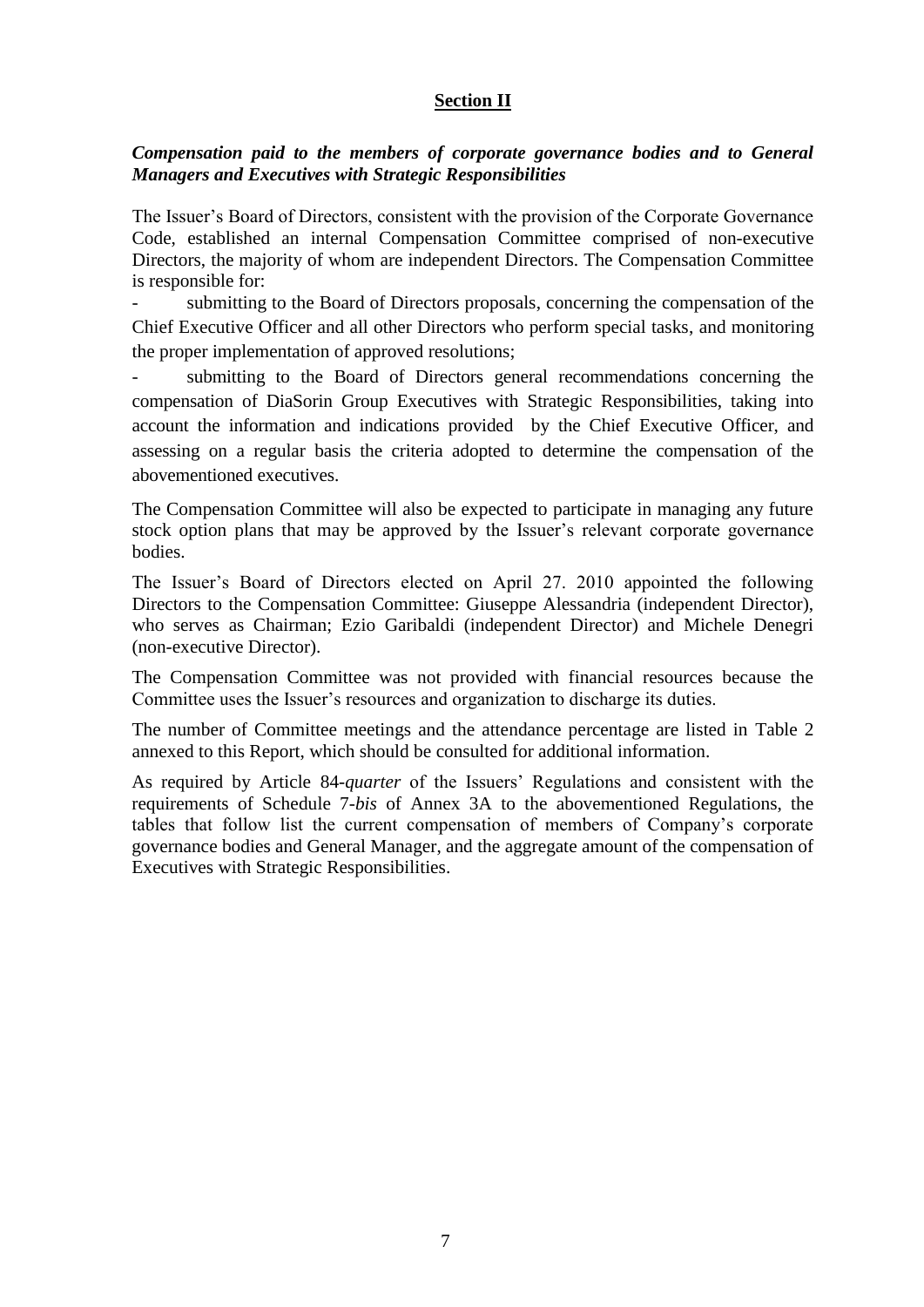**Table 1 Compensation of the Board of Directors in office since April 27, 2010**

| <b>First and</b><br>last<br>name | Post held                     | Length of<br>term of<br>office | Expira-<br>tion of<br>term of<br>office                                                                                       | Fixed<br>compen-<br>sation | Com-<br>pen-<br>sation<br>for<br>serving<br>on | variable<br>compen-<br>sation                                                      | Non-equity                             | Fringe<br>benefits | ----<br><b>Other</b><br>compen-<br>sation                                                                                                                                           | <b>Total</b> | Fair<br>value of<br>equity<br>compen-<br>sation | End of<br>service or<br>termina-tion<br>of employ-<br>ment<br>indemnity |
|----------------------------------|-------------------------------|--------------------------------|-------------------------------------------------------------------------------------------------------------------------------|----------------------------|------------------------------------------------|------------------------------------------------------------------------------------|----------------------------------------|--------------------|-------------------------------------------------------------------------------------------------------------------------------------------------------------------------------------|--------------|-------------------------------------------------|-------------------------------------------------------------------------|
|                                  |                               |                                |                                                                                                                               |                            | Com-<br>mittees                                | Bo<br>nu<br>${\bf S}$<br>$\&$<br>oth<br>$\rm er$<br>inc<br>ent<br>ive<br>${\bf S}$ | Prof<br>it<br>shar<br>$ing*$<br>$\ast$ |                    |                                                                                                                                                                                     |              |                                                 |                                                                         |
| Gustavo<br>Denegri               | Chairman                      | 2011<br>reporting<br>year      | Approval<br>2012<br>financial<br>statements                                                                                   | 400,000                    |                                                | $\overline{a}$                                                                     |                                        |                    |                                                                                                                                                                                     | 400,000      |                                                 |                                                                         |
| Carlo<br>Rosa*                   | Chief<br>Executive<br>Officer | 2011<br>reporting<br>year      | Approval<br>2012<br>financial<br>statements                                                                                   |                            |                                                | L,                                                                                 |                                        |                    |                                                                                                                                                                                     |              |                                                 |                                                                         |
| Antonio<br>Boniolo               | Deputy<br>Chairman            | 2011<br>reporting<br>year      | Approval<br>2012<br>financial<br>statements                                                                                   | 150,000                    |                                                | ۰                                                                                  |                                        |                    |                                                                                                                                                                                     | 150,000      |                                                 |                                                                         |
| Chen M.<br>Even*                 | Director                      | 2011<br>reporting<br>year      | Approval<br>2012<br>financial<br>statements                                                                                   |                            |                                                | ÷,                                                                                 |                                        |                    |                                                                                                                                                                                     |              |                                                 |                                                                         |
| Enrico<br>Mario<br>Amo           | Director                      | 2011<br>reporting<br>year      | Approval<br>2012<br>financial<br>statements                                                                                   | 35,000                     |                                                | ۰                                                                                  |                                        |                    |                                                                                                                                                                                     | 35,000       |                                                 |                                                                         |
| Franco<br>Moscetti               | Director                      | 2011<br>reporting<br>year      | Approval<br>2012<br>financial<br>statements                                                                                   | 35,000                     | 10,000                                         | $\overline{a}$                                                                     |                                        |                    |                                                                                                                                                                                     | 45,000       |                                                 |                                                                         |
| Michele<br>Denegri               | Director                      | 2011<br>reporting<br>year      | Approval<br>2012<br>financial<br>statements                                                                                   | 35,000                     |                                                | $\overline{\phantom{a}}$                                                           |                                        |                    |                                                                                                                                                                                     | 35,000       |                                                 |                                                                         |
| Giuseppe<br>Alessandr<br>ia      | Director                      | 2011<br>reporting<br>year      | Approval<br>2012<br>financial<br>statements                                                                                   | 35,000                     | 10,000                                         |                                                                                    |                                        |                    |                                                                                                                                                                                     | 45,000       |                                                 |                                                                         |
| Ezio<br>Garibaldi                | Director                      | 2011<br>reporting<br>year      | Approval<br>2012<br>financial<br>statements                                                                                   | 35,000                     | 10,000                                         | ÷,                                                                                 |                                        |                    |                                                                                                                                                                                     | 45,000       |                                                 |                                                                         |
| Gian<br>Alberto<br>Saporiti      | Director                      | 2011<br>reporting<br>year      | Approval<br>2012<br>financial<br>statements                                                                                   | 35,000                     |                                                | $\overline{a}$                                                                     |                                        |                    |                                                                                                                                                                                     | 35,000       |                                                 |                                                                         |
|                                  |                               |                                |                                                                                                                               |                            |                                                |                                                                                    |                                        |                    | ** Profit sharing: No profit sharing is provided, without prejudice to the right to receive<br>dividends if a party is a shareholder or is otherwise entitled to receive dividends. |              |                                                 |                                                                         |
|                                  |                               |                                | All of the items in this table refer to compensation provided by the company that prepares the financial statements.          |                            |                                                |                                                                                    |                                        |                    |                                                                                                                                                                                     |              |                                                 |                                                                         |
|                                  |                               |                                | *Receives compensation exclusively as a Company Executive. No compensation is provided for service on the Board of Directors. |                            |                                                |                                                                                    |                                        |                    |                                                                                                                                                                                     |              |                                                 |                                                                         |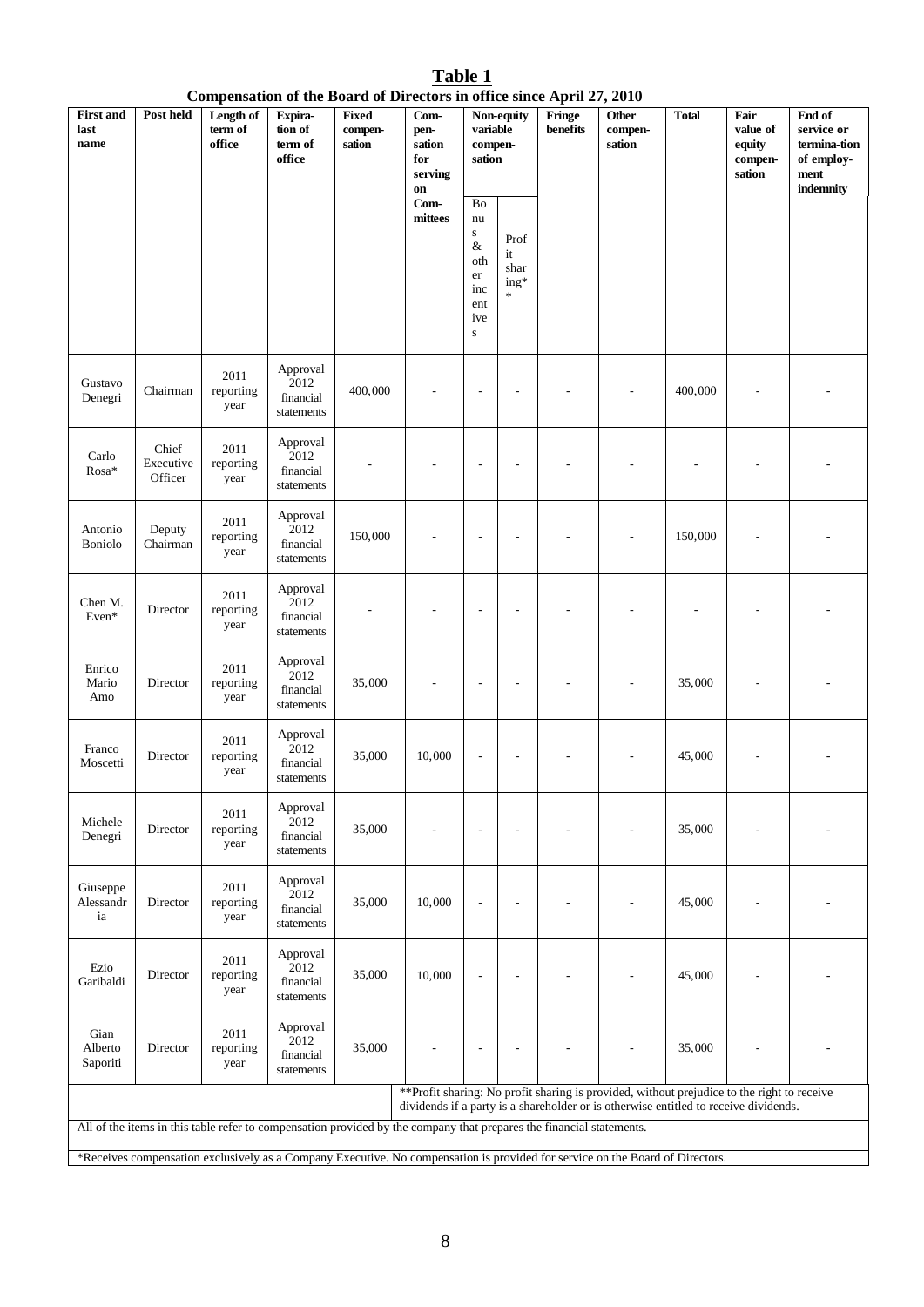### **Compensation of the Board of Statutory Auditors in office since April 27, 2010**

| <b>First and</b><br>last<br>name | Post held            | Length of<br>term of<br>office | Expira-<br>tion of<br>term of<br>office                                                                              | <b>Fixed</b><br>compen-<br>sation | Com-<br>pen-<br>sation<br>for<br>serving | Non-equity<br>variable<br>compen-<br>sation         |                                  | Fringe<br>benefits                                                                                                                                                                  | <b>Other</b><br>compen-<br>sation | <b>Total</b> | Fair<br>value of<br>equity<br>compen-<br>sation | End of<br>service or<br>termination<br>of employ-<br>ment |
|----------------------------------|----------------------|--------------------------------|----------------------------------------------------------------------------------------------------------------------|-----------------------------------|------------------------------------------|-----------------------------------------------------|----------------------------------|-------------------------------------------------------------------------------------------------------------------------------------------------------------------------------------|-----------------------------------|--------------|-------------------------------------------------|-----------------------------------------------------------|
|                                  |                      |                                |                                                                                                                      |                                   | on<br>Com-<br>mittees                    | Bon<br>us $\&$<br>other<br>ince<br>ntive<br>$\bf S$ | Pr<br>ofi<br>sha<br>rin<br>$g^*$ |                                                                                                                                                                                     |                                   |              |                                                 | indemnity                                                 |
| Roberto<br><b>Bracchetti</b>     | Chairman             | 2011<br>reporting<br>year      | Approval<br>2012<br>financial<br>statements                                                                          | 40,000                            |                                          |                                                     | ٠                                |                                                                                                                                                                                     |                                   | 40,000       |                                                 |                                                           |
| <b>Bruno</b><br>Marchina         | Statutory<br>Auditor | 2011<br>reporting<br>year      | Approval<br>2012<br>financial<br>statements                                                                          | 30,000                            |                                          |                                                     | ٠                                |                                                                                                                                                                                     |                                   | 30,000       |                                                 |                                                           |
| Andrea<br>Caretti                | Statutory<br>Auditor | 2011<br>reporting<br>year      | Approval<br>2012<br>financial<br>statements                                                                          | 30,000                            |                                          |                                                     | ٠                                |                                                                                                                                                                                     |                                   | 30.000       |                                                 |                                                           |
|                                  |                      |                                |                                                                                                                      |                                   |                                          |                                                     |                                  | ** Profit sharing: No profit sharing is provided, without prejudice to the right to receive<br>dividends if a party is a shareholder or is otherwise entitled to receive dividends. |                                   |              |                                                 |                                                           |
|                                  |                      |                                | All of the items in this table refer to compensation provided by the company that prepares the financial statements. |                                   |                                          |                                                     |                                  |                                                                                                                                                                                     |                                   |              |                                                 |                                                           |

#### **Compensation of Executives with Strategic Responsibilities**

| <b>First and</b><br>last name                         | Post<br>held                | Length of<br>term of<br>office | Expira-<br>tion of<br>term of<br>office | <b>Fixed</b><br>compen-<br>sation<br>(1)                                                                                                                                            | Com-<br>Non-equity<br>variable compen-<br>pen-<br>sation<br>sation<br>for<br>serv-<br>ing on |                          |        | Fringe<br>benefits<br>(2) | Other<br>com-<br>pen-<br>sation | <b>Total</b> | Fair<br>value of<br>equity<br>compen<br>-sation | End of<br>service or<br>termination<br>of employ-<br>ment<br>indemnity |
|-------------------------------------------------------|-----------------------------|--------------------------------|-----------------------------------------|-------------------------------------------------------------------------------------------------------------------------------------------------------------------------------------|----------------------------------------------------------------------------------------------|--------------------------|--------|---------------------------|---------------------------------|--------------|-------------------------------------------------|------------------------------------------------------------------------|
|                                                       |                             |                                |                                         |                                                                                                                                                                                     | Com-<br>Bonus &<br>mit-<br>other<br>tees<br>incen-<br>tives                                  | Profit<br>shar-<br>ing** |        |                           |                                 |              |                                                 |                                                                        |
| Carlo<br>Rosa                                         | General<br>Manager          | 2011<br>reporting<br>year      |                                         | 461,678.49                                                                                                                                                                          |                                                                                              | 131,100                  | $\ast$ | 4,082.88                  |                                 |              | 217,176                                         | 2,075,035<br>(3)                                                       |
| Chen M.<br>Even                                       | Strategic<br>Execu-<br>tive | 2011<br>reporting<br>year      |                                         | 289,178.37                                                                                                                                                                          |                                                                                              | 78,660                   | $\ast$ | 3,834.48                  |                                 |              | 152,023                                         | 854,357<br>(3)                                                         |
| Other<br>executives                                   |                             | 2011<br>reporting<br>year      |                                         | 747,193.92                                                                                                                                                                          |                                                                                              | 183,045                  | $\ast$ | 11,388.24                 |                                 |              | 251,466                                         |                                                                        |
| Bonus and other incentives (4)<br>Total 392,805 euros |                             |                                |                                         | ** Profit sharing: No profit sharing is provided, without prejudice to the right to receive<br>dividends if a party is a shareholder or is otherwise entitled to receive dividends. |                                                                                              |                          |        |                           |                                 |              |                                                 |                                                                        |
|                                                       |                             |                                |                                         | All of the items in this table refer to compensation provided by the company that prepares the financial statements.                                                                |                                                                                              |                          |        |                           |                                 |              |                                                 |                                                                        |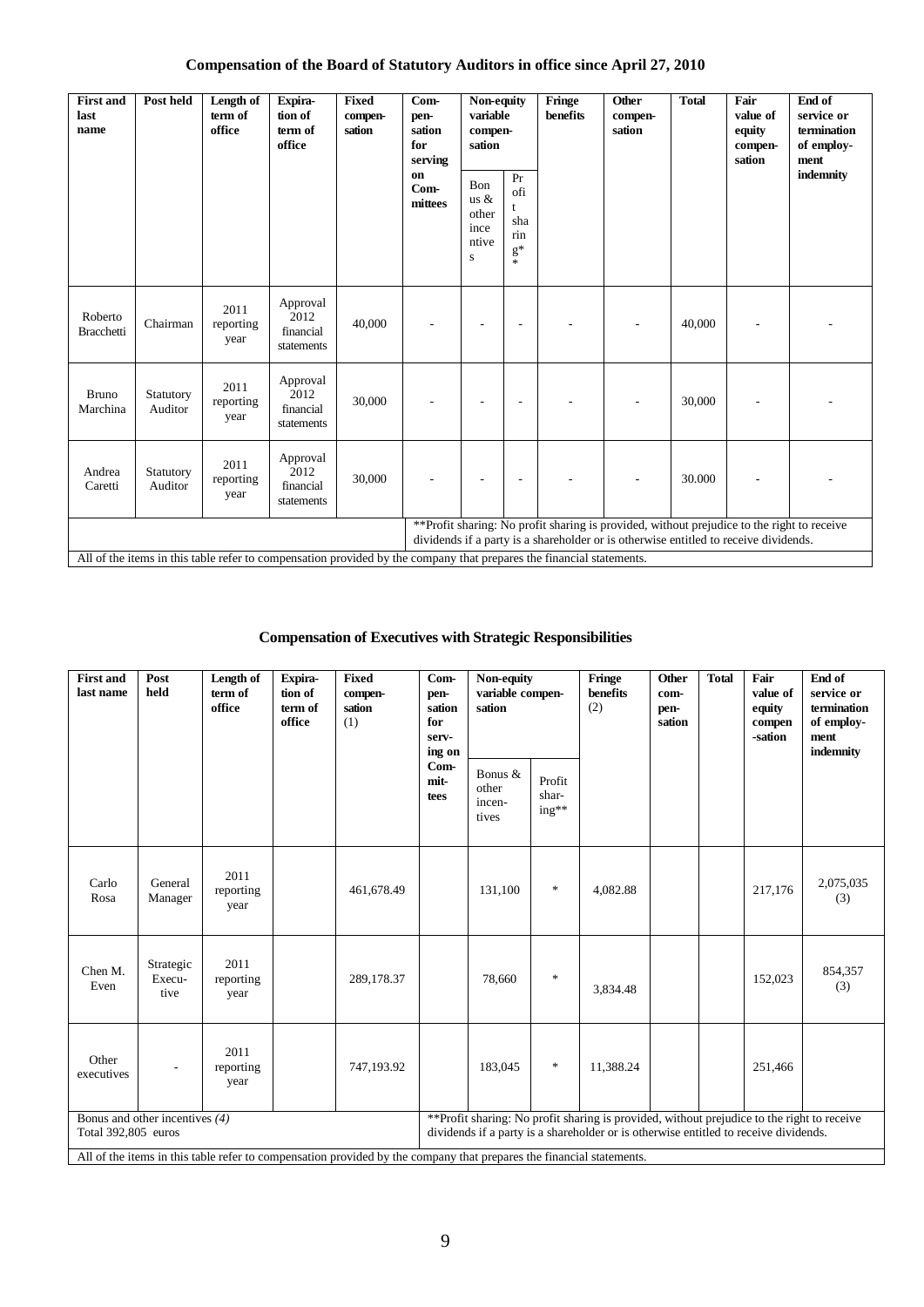(1) Fixed compensation for work performed as an employee, including social security contributions and taxes payable by employees, but excluding collective social security contributions payable by the Company and the addition to the provision for severance benefits. The fixed compensation includes the gross annual compensation, without bonus, actually disbursed in 2011 (therefore, if a Strategic Executive is hired during the year, the amount actually disbursed is shown, i.e., the amount from that date of hire plus the one-month year-end bonus).

(2) Value of the fringe benefits (consistent with a taxable amount approach) including any insurance policies and supplemental pension plans. Consequently, fringe benefits refer to the Company car and the FASI health insurance benefits.

(3) It is an indemnity for termination of the employment relationship paid if certain conditions are met. The table above shows the gross amounts provided under the "stability agreement" executed with Messrs. Rosa and Even. These amounts should be viewed as hypothetical maximum payments that would be due if the employment relationship with either Mr. Rosa or Mr. Even should be terminated unilaterally by the Company or if either executive should resigns for a justified cause (the indemnity hypotheses used were 36 months of the gross annual compensation used to compute the provisions for severance benefits for Mr. Rosa and 24 months of the gross annual compensation used to compute the provisions for severance benefits for Mr. Even). These amounts refer to the risk of economic exposure in 2011 and, consequently, are based on the gross annual compensation and target bonus at December 2011; these amounts should be adjusted to reflect any changes in gross annual compensation and target bonus.

(4) Compensation amounts that vested, but were not disbursed, during the year for targets achieved during the year under monetary incentive plans. The amounts shown above refer to the hypothetical disbursement of bonuses (gross amounts) in March 2012 for the 2011 reporting year, which is when the bonuses accrued. In 2011, if the cost is computed on a cash basis instead of an accrual basis, the following bonuses were paid for targets achieved in 2010: C. Rosa 277,380 euros; C. Even 166,428 euros; Other executives 280,177 euros.

NOTE: In addition to Mr. Rosa and Mr. Even, Strategic Executives include Mr. Ronchi, Mr. Senaldi, Mr. Colotta and Mr. De Angelis (the compensation of these last four is shown as an aggregate amount under "Other Strategic Executives"). Please note that Mr. De Angelis joined the Company on October 10, 2011 and, in this case, the amount used was the amount actually disbursed, i.e., from the date of hire until December 31, 2011. IN the case of Andrea Senaldi, the amount used was the amount disbursed until December 31, 2011, which when his employment as a Company executive ended.

**\*\*\*\*\*\***

The Issuer executed agreements pursuant to Article 123*-bis*, Section 1, Letter *i),* of the Uniform Financial Code with its General Manager, Carlo Rosa (who is a Company employee and serves as its Chief Executive Officer), and with Chen M. Even, who serves as a Director and qualifies as an Executive with Strategic Responsibilities pursuant to Article 152-*sexies* of the Issuers' Regulations published by the Consob.

Specifically, pursuant to Article 114, Section 5, of the Uniform Financial Code, the Company discloses that the two abovementioned agreements provide for the payment of a predetermined termination benefit to the abovementioned executives.

The Company further discloses that the criteria for determining the benefit payable to Carlo Rosa, in his capacity as General Manager, was defined by the Board of Directors, upon a recommendation by the Compensation Committee, as an amount variable between wages for 24 months, in the event of termination without cause by the Company of the employment contract executed in accordance with the applicable national collective bargaining agreement, and wages for up to 36 months, in the event of a change in the Company's share capital ownership (as per Article 93 of the Uniform Financial Code), repeated violations of the employment contract by the Company or a material change in the employee's job description, absent the consent of both parties.

For Chen M. Even, the benefit of wages for 24 months will be due mainly in the event of Mr. Even's resignation or firing without cause, in the event of repeated violations of the employment contract by the Company or a material change in the employee's job description, absent the consent of both parties, or if there is a change in the Company's reference shareholders, pursuant to Article 93 of the Uniform Financial Code.

The annual compensation of the abovementioned executives is listed in a separate section, later in this Report and in the notes to the Company's annual financial statements.

In the event of a termination of the employment relationship, any option grants awarded to Messrs. Rosa and Even pursuant to the Company's incentive plans will continue to be governed by the principles set forth in the 2010 Plan Regulations (as defined below).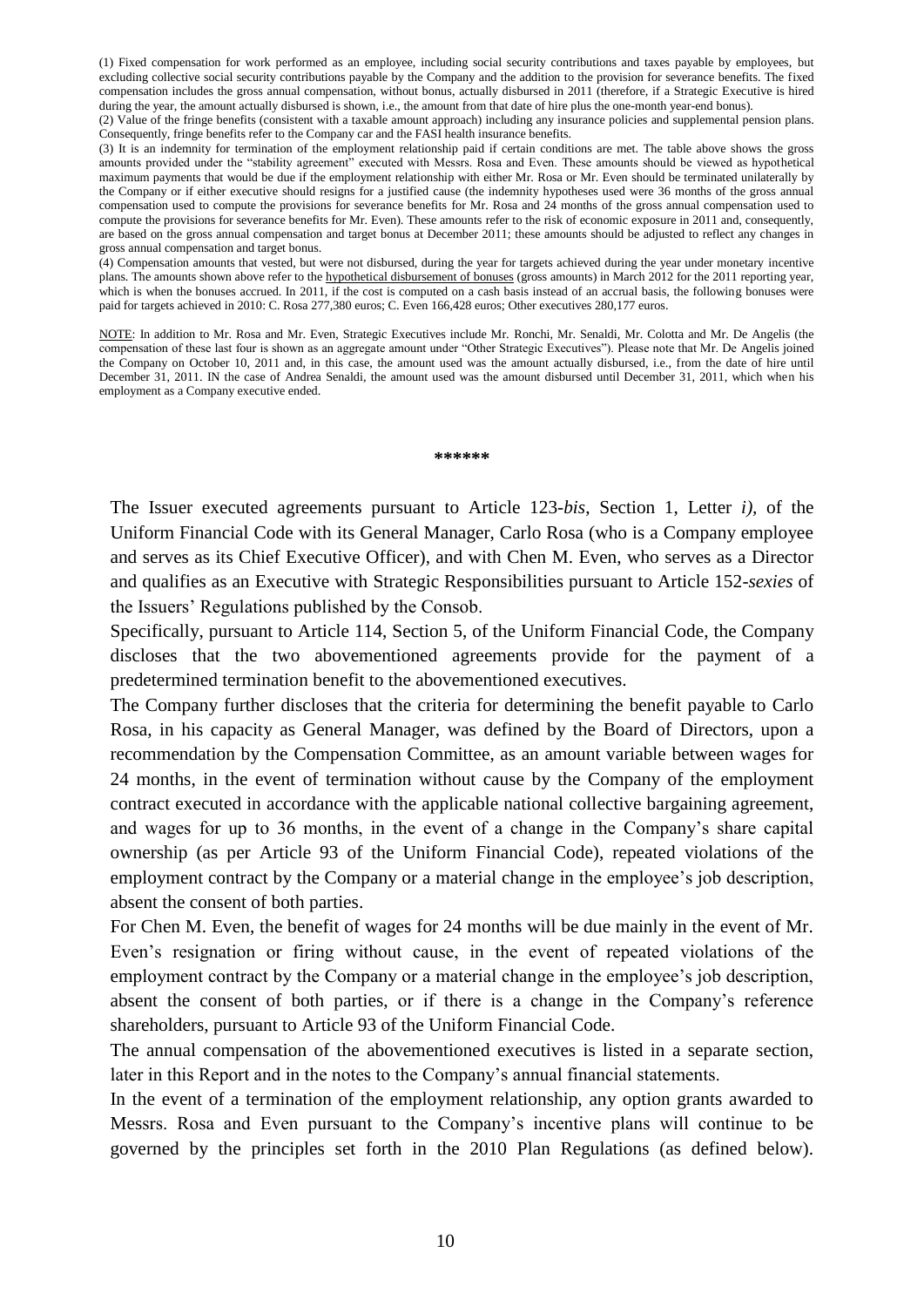Additional information is provided in the corresponding Disclosure Documents available on the Company website [\(www.diasorin.com\)](http://www.diasorin.com/) or in the applicable section of this Report.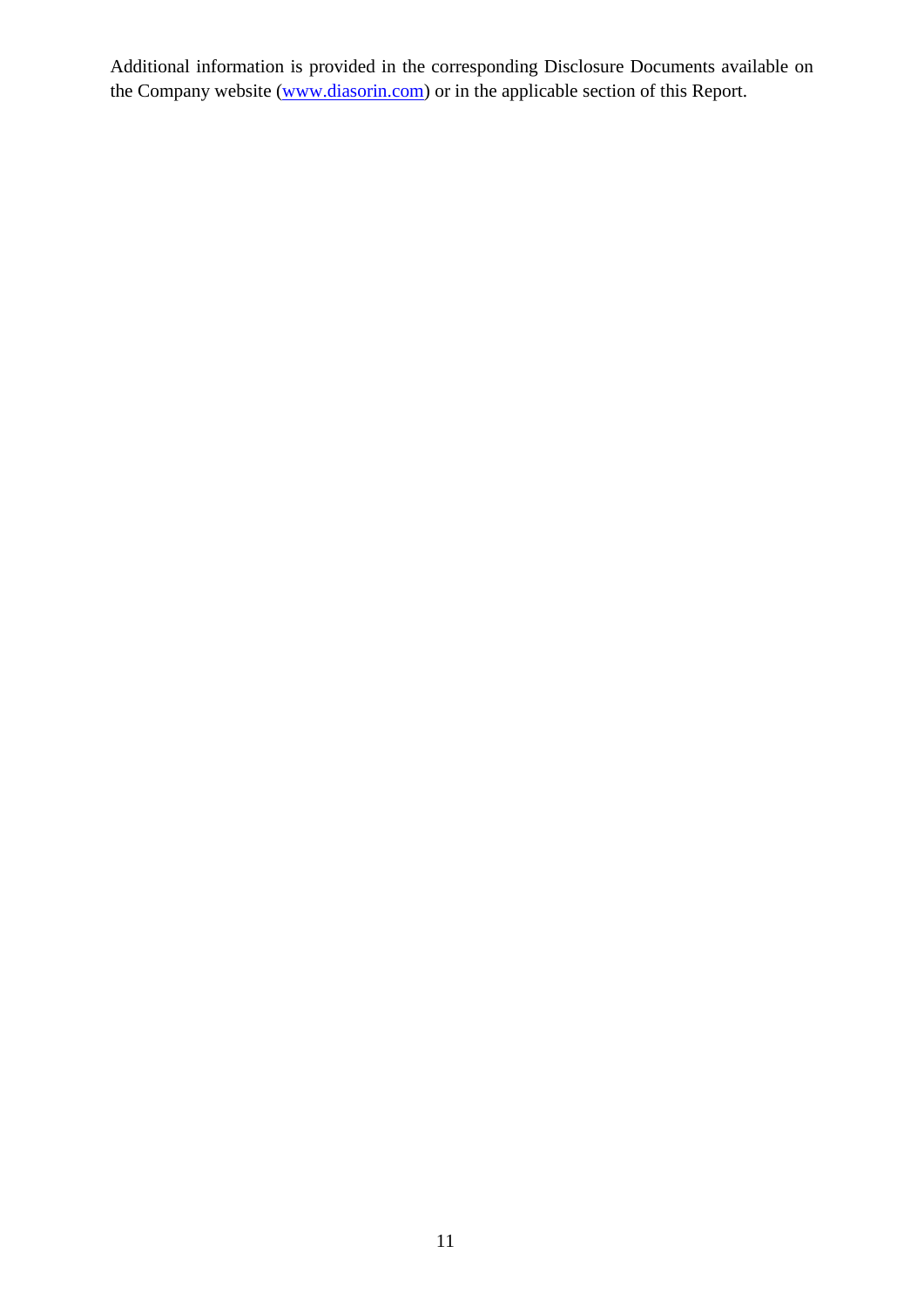#### **INFORMATION ABOUT AWARDS OF FINANCIAL INSTRUMENTS TO DIRECTORS, EXECUTIVES AND OTHER EMPLOYEES OF DIASORIN S.P.A. AND ITS SUBSIDIARIES**

## **2007-2012 Plan**

#### **1. Plan beneficiaries**

Top executives who perform the management functions referred to in Article 152-*sexies*, Section 1, of Consob Resolution No. 11971/99, including Carlo Rosa and Chen M. Even, who also serve as Directors; the Strategic Executives Andrea Senaldi, Stefano Ronchi and Francesco Colotta; and other key employees of DiaSorin and its subsidiaries (the "**Beneficiaries**").

#### **2. Characteristics of the financial instruments**

The 2007-2012 Plan is a stock option plan. By resolutions adopted on August 10, 2007, December 18, 2007, November 13, 2008, December 19, 2008, February 13, 2009, May 15, 2009, September 25, 2009, December 17, 2009, March 22, 2010 and August 6, 2010, respectively, the Board of Directors awarded 715,000, 5,000, 40,000, 65,000, 45,000, 25,000, 10,000, 50,000, 5,000, 30,000 and 10,000 vested options, out of a total available of 1,000,0000 options, to key executives and employees of DiaSorin and its subsidiaries, which may be used to acquire through subscription an equal number of shares with par value of 1 euro each. The exercise period of the options awarded under the 2007-2010 Plan varies for each tranche.

The options may be exercised exclusively during the stated exercise period. When and to the extent that the options are exercisable, the Beneficiaries may exercise all or part of their options. The Beneficiaries' right to exercise their options shall be suspended during the period between the day following the date of any meeting of the Board of Directors held for the purpose of approving a resolution to convene a Meeting of the holders of DiaSorin common shares and the day when the Shareholders' Meeting in question is held, whether on the first or subsequent calling, and on the record date of any dividend distribution approved by the abovementioned Shareholders' Meeting. The Board of Directors reserves the right to suspend the Beneficiaries' right to exercise their options during certain periods of the year.

The Board of Directors has sole jurisdiction over the implementation of the Plan. Consequently, in accordance with the Plan's Regulations, the Board can determine the Beneficiaries, the number of options to be awarded and option exercise dates, and may adopt any other resolutions that may be necessary for optimum management and implementation of the Plan.

The Company will not provide financing or other facilities to help Beneficiaries acquire shares through subscription.

If a Beneficiary's employment relationship is ended, the following rules shall apply:

(i) If the employment relationship is ended before the options are exercised as a result of a Bad Leaver\* situation, all options awarded to the Beneficiary shall lapse automatically and shall become null and void, thereby releasing the Company from any obligation or liability toward the Beneficiary;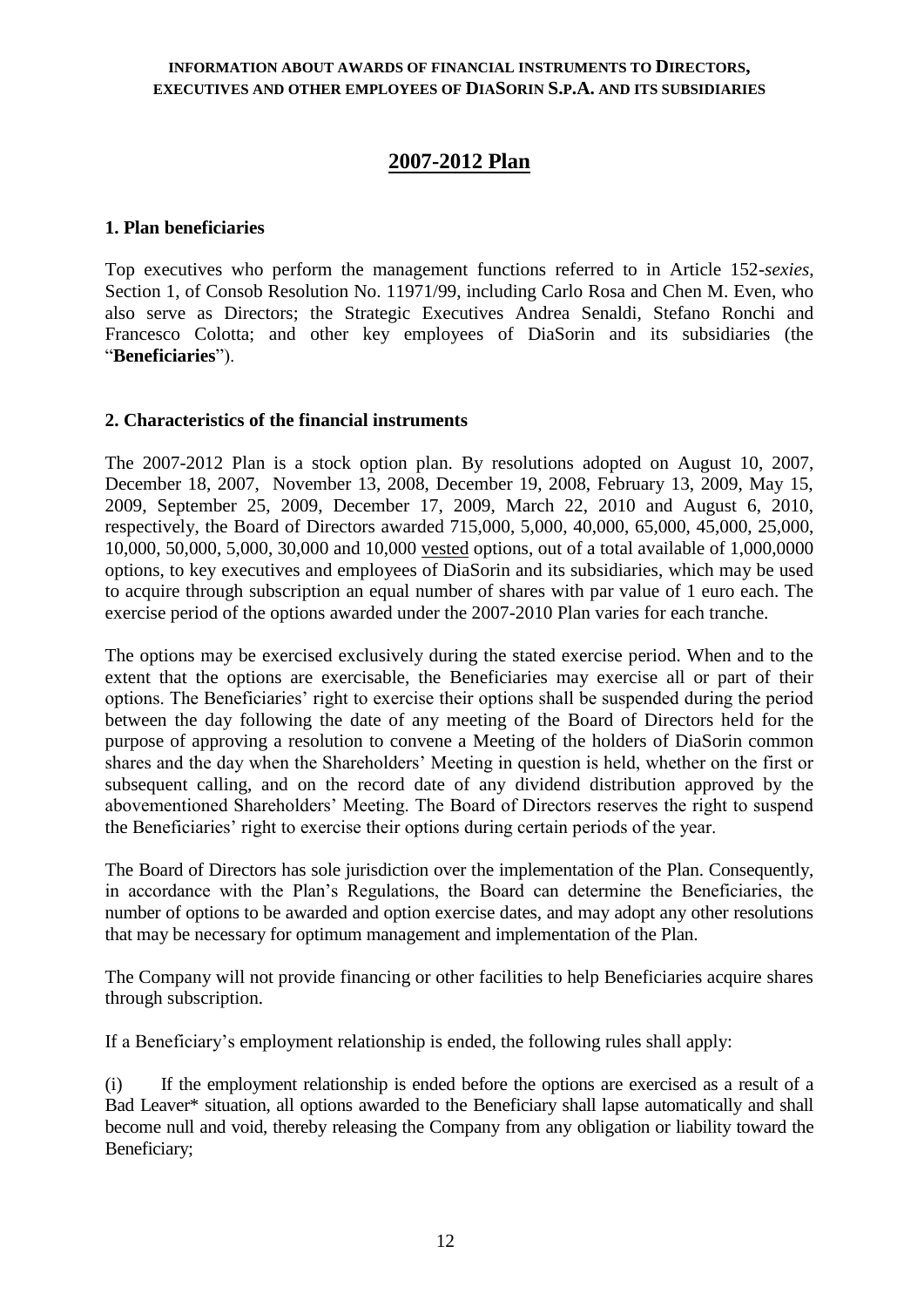(ii) If the employment relationship is ended before the options are exercised as a result of a Good Leaver\* situation, the Beneficiary shall retain the right to exercise his/her awarded options proportionately to the length of his/her employment after the date of award as against the length of time running between the date of award and the initial exercise date. Options that may not be exercised shall become void automatically, thereby releasing the Company from any obligation or liability.

#### **2010 Plan**

#### **1. Plan beneficiaries**

Top executives who perform the management functions referred to in Article 152-*sexies*, Section 1, of Consob Resolution No. 11971/99, including Carlo Rosa and Chen M. Even, strategic executives who also serve as Directors; the Strategic Executives Andrea Senaldi, Stefano Ronchi and Francesco Colotta; and other key employees of DiaSorin and its subsidiaries (the "**Beneficiaries**").

#### **2. Characteristics of the financial instruments**

The 2010 Plan is a stock option plan.

By a resolution dated February 14, 2011, the Board of Directors approved a first group of Beneficiaries, to whom it awarded 515,000 options.

The Company will not provide financing or other facilities to help Beneficiaries acquire shares through subscription.

If a Beneficiary's employment relationship is ended, the following rules shall apply:

(iii) If the employment relationship is ended before the options are exercised as a result of a Bad Leaver\* situation, all options awarded to the Beneficiary shall lapse automatically and shall become null and void, thereby releasing the Company from any obligation or liability toward the Beneficiary;

(iv) If the employment relationship is ended before the options are exercised as a result of a Good Leaver\* situation, the Beneficiary shall retain the right to exercise his/her awarded options proportionately to the length of his/her employment after the date of award as against the length of time running between the date of award and the initial exercise date. Options that may not be exercised shall become void automatically, thereby releasing the Company from any obligation or liability.

\*\*\*\*\*\*\*

For additional information about stock option plans benefiting member of the Board of Directors, General Managers, Executives with Strategic Responsibilities and other executives and employees of DiaSorin S.p.A. and its subsidiaries, pursuant to Article 84 *bis* of Consob Resolution No. 11971/99, as amended, please consult the relevant documents, which are available on the Company website: [http://www.diasorin.it/it/investor-relations/documenti](http://www.diasorin.it/it/investor-relations/documenti-societari/filter/tipo/altri)[societari/filter/tipo/altri](http://www.diasorin.it/it/investor-relations/documenti-societari/filter/tipo/altri)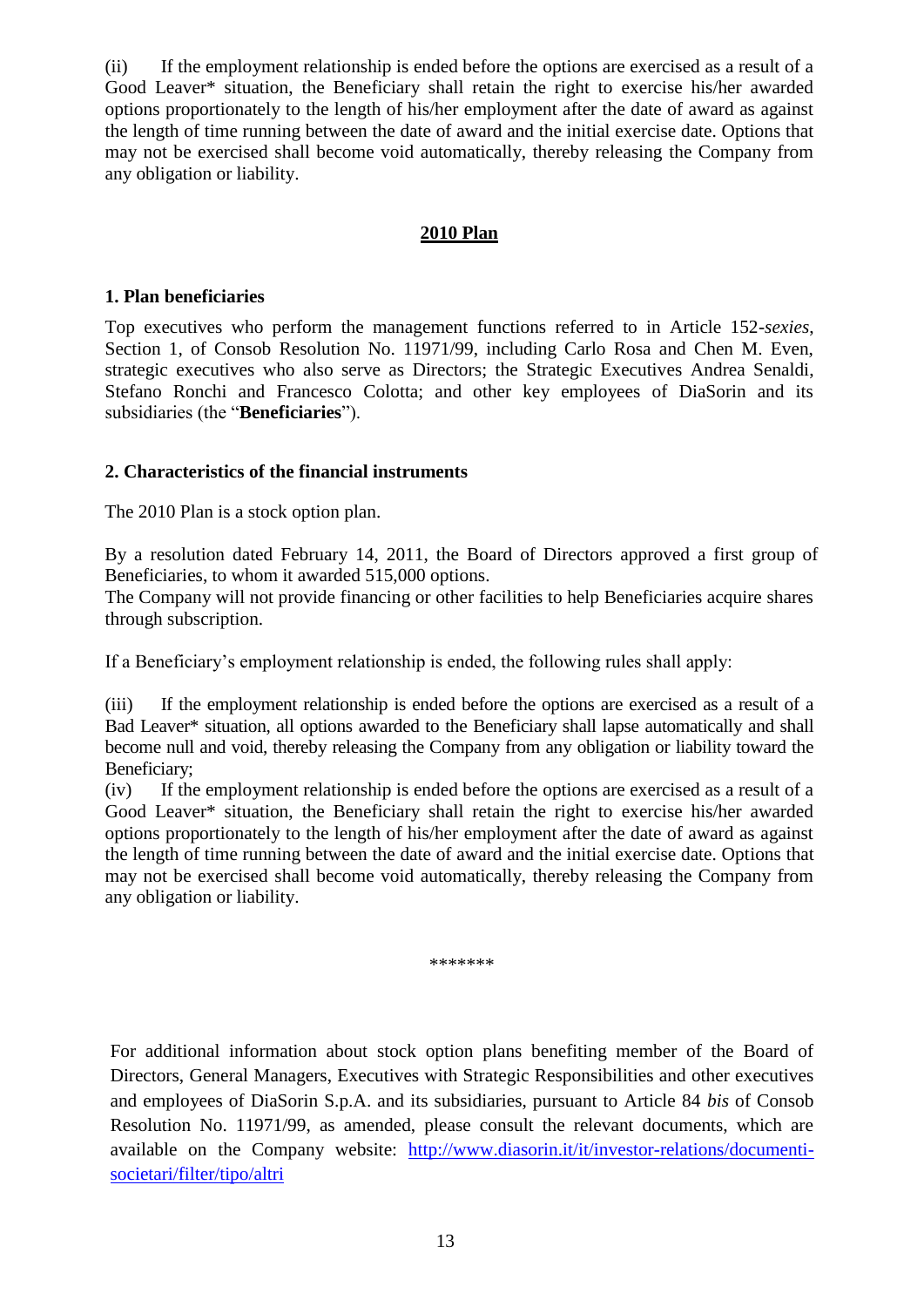#### **Options held at the beginning of 2011 Options awarded in 2011 Options exercised in 2011 Options expired in 2011 Options held at the end of 2011 Options vested in 2011 First and last name Post held Plan Number of options Exercise price Potential exercise period (from-to) Number of options Exercise price Potential exercise period (from-to) Fair value on grant date Grant date Market price of shares underlying the option grant Number of options Exercise price Market price of shares underlying the option grant Number of options Number of b Fair value**<br>**Fair value** Carlo Rosa Chief Executive **Officer** --- --- --- --- --- --- --- --- --- --- --- --- --- --- --- --- General Manager 2007 Plan | --- | --- | --- | --- | --- | --- | --- | --- | --- | --- | --- | --- | --- | --- | ---2010 Plan ---  $\begin{vmatrix} -1 & 0 & 0 & 0 \\ 0 & -1 & 0 & 0 \\ 0 & 0 & 0 & 0 \end{vmatrix}$   $\in \{34, 275 \begin{vmatrix} 2/17/14 & 2/17/14 \\ 0 & 2/17/14 \end{vmatrix}$  $4/30/14$  ---  $2/14/11$   $\leftarrow$   $\leftarrow$  33,63 ---  $\leftarrow$  ---  $\leftarrow$  ---  $\leftarrow$  100,000 217.176 Chen Even Directors | --- | --- | --- | --- | --- | --- | --- | --- | --- | --- | --- | --- | --- | --- | --- | --- | --Executive 2007 Plan | --- | --- | --- | --- | --- | --- | --- | --- | --- | --- | --- | --- | --- | --- | ---2010 Plan ---  $\begin{vmatrix} -1.2 & -1.3 & -1.4 \\ -1.2 & -1.4 & -1.4 \end{vmatrix}$  ---  $\begin{vmatrix} 70,000 & 634,275 \\ 634,275 & 4/20/14 \end{vmatrix}$  $4/30/14$  ---  $2/14/11$   $633.63$  ---  $-$  ---  $-$  ---  $70,000$  152.023. Other Strategic Executives 2007 Plan (2)  $\epsilon$ 13,519 1/9/12- $\frac{3/20/12}{11/11/13}$ --- | --- | --- | --- | --- | --- | --- | --- | --- | --- | --- | 25,000 | 22,703  $10,000$   $\left\{\n\begin{array}{ccc}\n630,1165 \\
12/16/13\n\end{array}\n\right\}$ 12/16/13 --- --- --- --- --- --- --- --- --- --- 10,000 23,174 2010 Plan (3)  $-$  ---  $-$  1,400,000  $\epsilon$ 34,275  $^{2/17/14}$  $4/30/14$  ---  $\left[\begin{array}{ccc} -1/1/14^{2} & -1/1400,000 \end{array}\right]$  ---  $\left[\begin{array}{ccc} -1/1/14^{2} & -1/1400,000 \end{array}\right]$  195,458  $50,000$   $\in$   $25,042$   $11/17/14$ 12/17/14 --- --- €23,24 --- --- --- --- 50,000 10,131 Other executives 2007 Plan (23) 5,000  $\epsilon$ 12,948  $\frac{1/10/11-}{3/30/11}$ 3/30/11 --- --- ---- ---- ---- --- 5,000 €12,948 €13,036 --- <sup>0</sup> 14,515 40,000  $\leftarrow$  £13,230  $\frac{1/9}{12}$ -<br>3/3012 3/3012 --- --- --- --- --- --- --- --- --- --- 40,000 38,913 32,175  $\epsilon$ 13,519  $\frac{1}{9/12}$ -<br>3/20/12 3/20/12 --- --- --- --- --- --- --- --- --- --- 32,175 29,220 45,000  $\epsilon$ 14,613  $\frac{2/13/12}{3/20/12}$ 3/20/12 --- --- --- --- --- --- --- --- --- --- 45,000 59,448 20,000  $\leftarrow$  £16,476  $\leftarrow$  5/21/12-6/2912 --- --- --- --- --- --- --- --- --- --- 20,000 29,960  $10,000$   $\left\{\n\begin{array}{ccc}\n\text{\textsterling}21,950\n\end{array}\n\right.\n\left.\n\begin{array}{c}\n9/26/012-\n\frac{11}{16/12}\n\end{array}\n\right.$ 11/16/12 --- --- --- --- --- --- --- --- --- --- 10,000 17,608 50,000  $\epsilon$ 23,950  $\frac{1/7}{13}$ -<br>2/28/13 2/28/13 --- --- --- --- --- --- --- --- --- --- 50,000 97,070 5,000  $\epsilon$ 25,504  $\frac{5/16/13-}{6/14/13}$  $\frac{6}{14/13}$  ---  $\frac{1}{11}$  ---  $\frac{1}{11}$  ---  $\frac{1}{11}$  ---  $\frac{1}{11}$  ---  $\frac{1}{11}$  ---  $\frac{1}{11}$  ---  $\frac{1}{11}$  ---  $\frac{1}{11}$  ---  $\frac{1}{11}$  ---  $\frac{1}{11}$  ---  $\frac{1}{11}$  ---  $\frac{1}{11}$  ---  $\frac{1}{11}$  ---  $\frac{1}{11$ 30,000  $\leftarrow$  £29,5465  $\leftarrow$  9/9/13-<br>10/31/13  $\frac{1}{10/31/13}$  ---  $\frac{1}{10/31/13}$  ---  $\frac{1}{10/31/13}$  ---  $\frac{1}{10/31/13}$  ---  $\frac{1}{10/31/13}$  ---  $\frac{1}{10/31/13}$  ---  $\frac{1}{10/31/13}$  ---  $\frac{1}{10/31/13}$ 2010 Plan (14)  $-$  ---  $-$  205,000  $\epsilon$ 34,275  $^{2/17/14}$  $4/30/14$  ---  $2/14/11$   $633.63$  ---  $-$  ---  $-$  ---  $205.000$   $445.211$ --- --- --- 40,000 €33,493 9/8/14-  $10/30/14$  ---  $8/3/11$   $631.92$  ---  $-$  ---  $-$  ---  $40,000$   $35,442$  $70,000$   $\in 20,588$   $1/12/15$  $2/12/15$  ---  $12/21/11$   $\leftarrow$   $\leftarrow$   $\leftarrow$   $\leftarrow$  ---  $\leftarrow$  ---  $\leftarrow$  70,000 2,379 Compensation at the company preparing the financial statements Compensation from subsidiaries and affiliates Total 892,175

#### **TABLE 2: Stock options awarded to members of the Board of Directors, General Managers and executives with strategic responsibilities**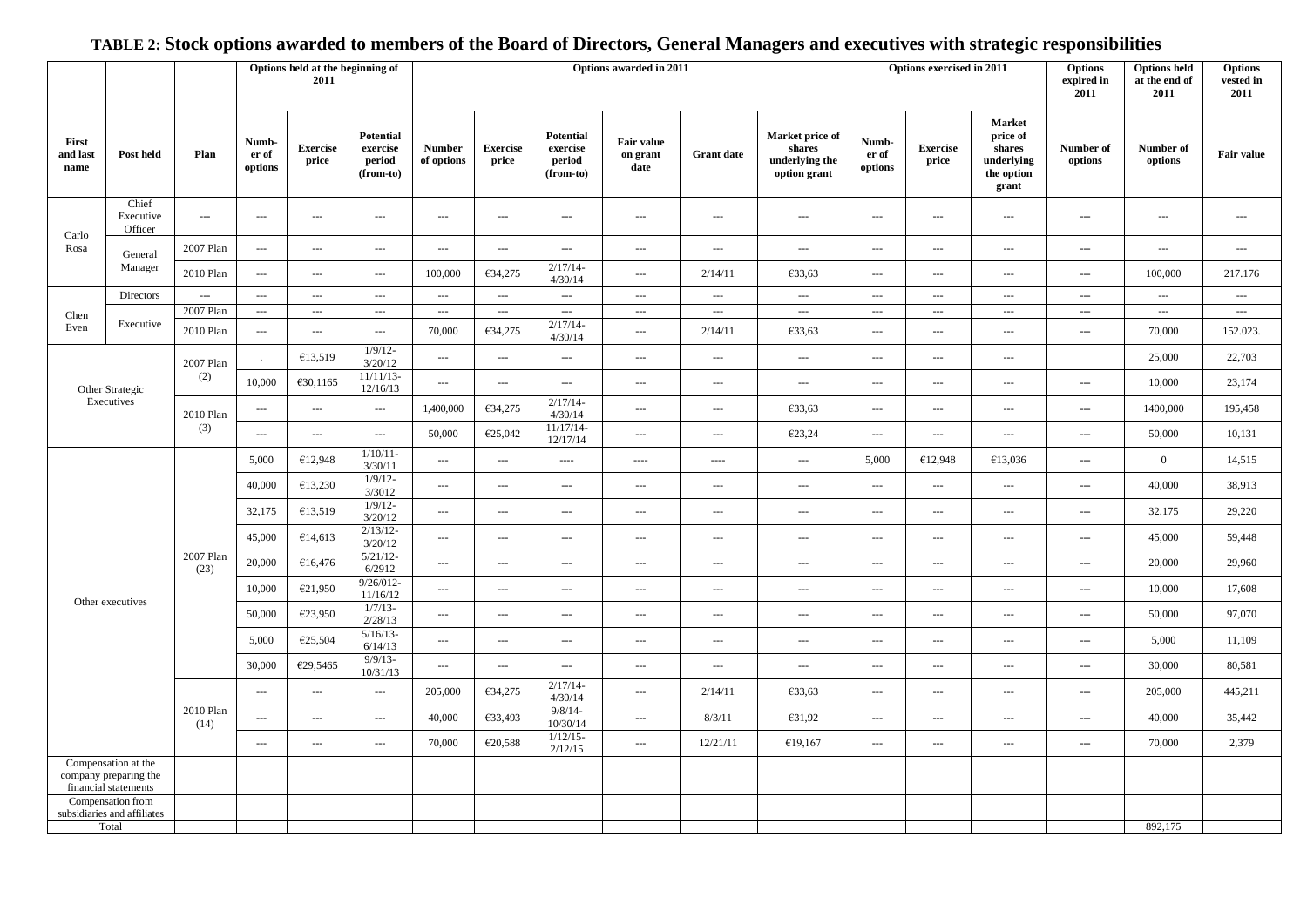#### **TABLE 3B: Cash incentive plans benefiting members of the Board of Directors, General Managers and Executives with Strategic Responsibilities**

| A          | B          | (1)                  | (2)                  |                          |                    |                                     | (3)                      |                          | (4)              |
|------------|------------|----------------------|----------------------|--------------------------|--------------------|-------------------------------------|--------------------------|--------------------------|------------------|
| First and  |            | 2011<br>variable     |                      | Bonus for the year**     |                    | Bonuses for previous years          |                          |                          | Other<br>bonuses |
| last name  | Post held  | incentive<br>$plan*$ | Payable/<br>Paid $7$ | Deferred                 | Deferral<br>period | N <sub>o</sub><br>longer<br>payable | Payable/<br>Paid         | Still<br>deferred        |                  |
| Carlo Rosa | General    |                      | 131,100              | $\overline{\phantom{a}}$ |                    |                                     | $\overline{\phantom{0}}$ | $\overline{\phantom{0}}$ |                  |
|            | Manager    |                      | euros                |                          |                    |                                     |                          |                          |                  |
| Chen M.    | Director,  |                      | 78,660               | $\overline{\phantom{0}}$ |                    |                                     |                          | ۰                        |                  |
| Even       | Strategic  |                      | euros                |                          |                    |                                     |                          |                          |                  |
|            | Executives |                      |                      |                          |                    |                                     |                          |                          |                  |
| Other      | Strategic  |                      | 183,045              | $\overline{\phantom{a}}$ |                    |                                     | $\overline{\phantom{0}}$ | $\overline{\phantom{0}}$ |                  |
| Strategic  | Executives |                      | euros                |                          |                    |                                     |                          |                          |                  |
| Executives |            |                      |                      |                          |                    |                                     |                          |                          |                  |
| Total      |            |                      | 392,805              |                          |                    |                                     |                          |                          |                  |
|            |            |                      | euros                |                          |                    |                                     |                          |                          |                  |

\*As explained in Section I of this Report, the Company adopts annually a single Incentive Plan.

\*\*All compensation listed will be disbursed by the company preparing the financial statements. No compensation is due by subsidiaries or affiliated companies.

**Note:** Please note that the table above reflects all types of cash incentive plans, including both short-term and medium/long-term plans.

 7 Payment hypothesis at March 2020 for 2011 targets.

<sup>&</sup>lt;sup>8</sup> The aggregate amount refers to the following Strategic Executives: Andrea Senaldi, Stefano Ronchi, Francesco Colotta, Luigi De Angelis.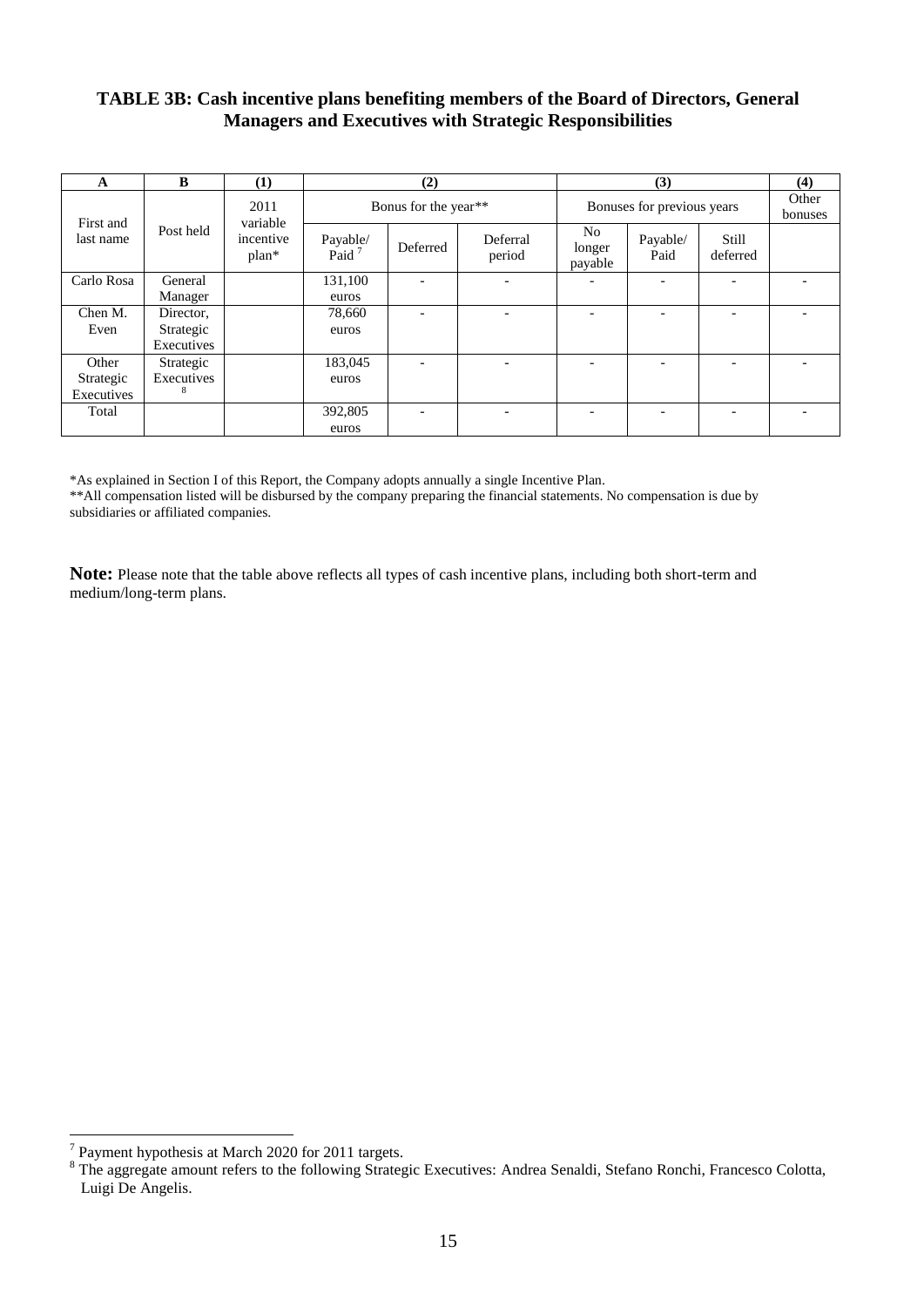#### **Schedule 7–***ter*

#### **Schedule with information about the equity interests held by members of corporate governance bodies, General Managers and Executives with Strategic Responsibilities**

#### **Members of the Board of Directors in Office since April 27, 2010**

### **Equity interests held in the Issuer, DiaSorin Spa**

| <b>FIRST AND</b><br><b>LAST NAME</b> | <b>INVESTEE</b><br><b>COMPANY</b> | <b>NUMBER OF</b><br><b>SHARES HELD AT</b><br>12/31/10 | <b>NUMBER OF</b><br><b>SHARES</b><br><b>BOUGHT IN</b><br>2011 | <b>NUMBER OF</b><br><b>SHARES</b><br><b>SOLD IN 2011</b> | <b>NUMBER OF</b><br><b>SHARES HELD AT</b><br>12/31/11 |
|--------------------------------------|-----------------------------------|-------------------------------------------------------|---------------------------------------------------------------|----------------------------------------------------------|-------------------------------------------------------|
| Gustavo Denegri                      |                                   | 300,000                                               | 30,000                                                        | $\boldsymbol{0}$                                         | 330,000                                               |
| Carlo<br>Rosa                        | DIASORIN S.p.A.                   | 4,774,714*                                            | 16,000                                                        |                                                          | 4,790,714*                                            |
| Antonio<br><b>Boniolo</b>            | DIASORIN S.p.A.                   | 863,264*                                              | $\overline{0}$                                                | 53,264*                                                  | 810,000*                                              |
| Chen M.<br>Even                      | DIASORIN S.p.A.                   | 2,498,936*                                            | 100,000*                                                      | 100,000*                                                 | 2,498,936*                                            |
| Enrico Mario<br>Piero Amo            | DIASORIN S.p.A.                   | 12,245                                                | $\boldsymbol{0}$                                              | $\Omega$                                                 | 12,245                                                |
| Franco Moscetti                      | DIASORIN S.p.A.                   | $\mathbf{0}$                                          | $\Omega$                                                      | $\Omega$                                                 | $\Omega$                                              |
| Michele Denegri                      | DIASORIN S.p.A.                   | $\mathbf{0}$                                          | 100,000                                                       | $\mathbf{0}$                                             | 100,000                                               |
| Giuseppe<br>Alessandria<br>$***$     | DIASORIN S.p.A.                   | 1100                                                  | 2000                                                          | $\boldsymbol{0}$                                         | 3100                                                  |
| Ezio<br>Garibaldi                    | DIASORIN S.p.A.                   | 10,000                                                | 1000                                                          | $\overline{0}$                                           | 11,000                                                |
| Gian Alberto<br>Saporiti             | DIASORIN S.p.A.                   | 50,000                                                | $\overline{0}$                                                | $\mathbf{0}$                                             | 50,000                                                |

**\*** Including new shares acquired through subscription for exercise of stock options.

\*\* Including shares held by spouse.

#### **Equity interests in other DiaSorin Group companies**

| <b>FIRST AND</b><br><b>LAST NAME</b> | <b>INVESTEE</b><br><b>COMPANY</b> | <b>NUMBER OF SHARES</b><br><b>HELD AT 12/31/10</b> | <b>NUMBER OF</b><br><b>SHARES BOUGHT</b><br><b>IN 2011</b> | <b>NUMBER OF</b><br><b>SHARES SOLD IN</b><br>2011 | <b>NUMBER OF SHARES</b><br><b>HELD AT 12/31/11</b> |
|--------------------------------------|-----------------------------------|----------------------------------------------------|------------------------------------------------------------|---------------------------------------------------|----------------------------------------------------|
| Carlo Rosa                           | DiaSorin SA de CV                 |                                                    | $\Omega$                                                   |                                                   | $\Omega$                                           |
|                                      | DiaSorin Ltda                     |                                                    | $\Omega$                                                   | $\Omega$                                          |                                                    |
|                                      | DiaSorin SA                       |                                                    | $\Omega$                                                   | $\Omega$                                          |                                                    |
| Chen M. Even                         | DiaSorin SA                       |                                                    | $\Omega$                                                   | $\Omega$                                          |                                                    |
|                                      | DiaSorin SA de CV                 | $\Omega$                                           |                                                            | 0                                                 |                                                    |
|                                      | DiaSorin SA/NV                    | $\Omega$                                           |                                                            | $\Omega$                                          |                                                    |
|                                      | DiaSorin Iberia SA                | $\Omega$                                           |                                                            | 0                                                 |                                                    |
| Antonio Boniolo                      | DiaSorin SA                       |                                                    | $\Omega$                                                   |                                                   | $\Omega$                                           |
|                                      | DiaSorin SA/NV                    |                                                    | $\Omega$                                                   |                                                   | $\Omega$                                           |
|                                      | DiaSorin Iberia SA                |                                                    | $\Omega$                                                   |                                                   | $\Omega$                                           |
| Luigi De Angelis                     | DiaSorin SA                       | $\Omega$                                           |                                                            | 0                                                 |                                                    |